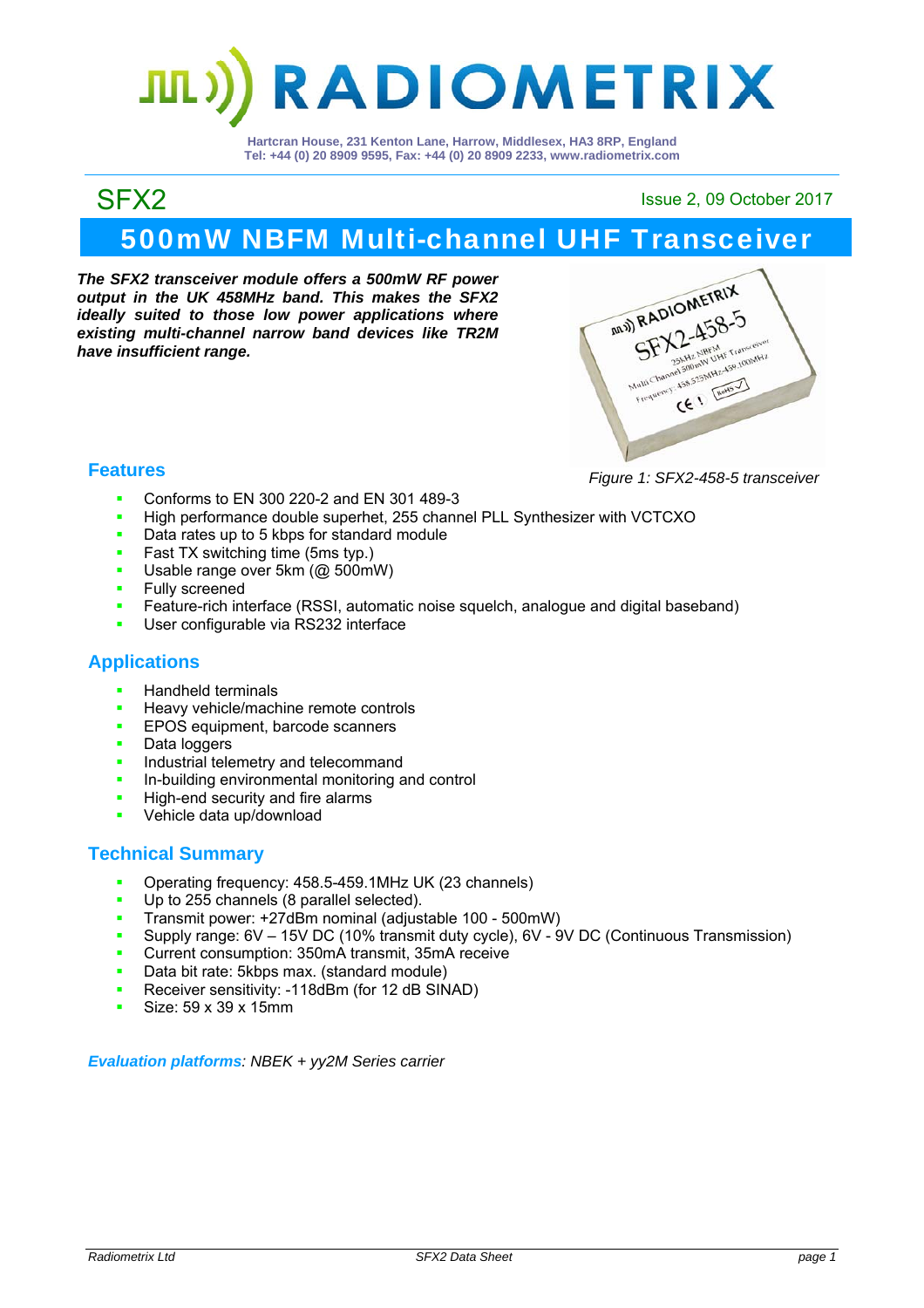

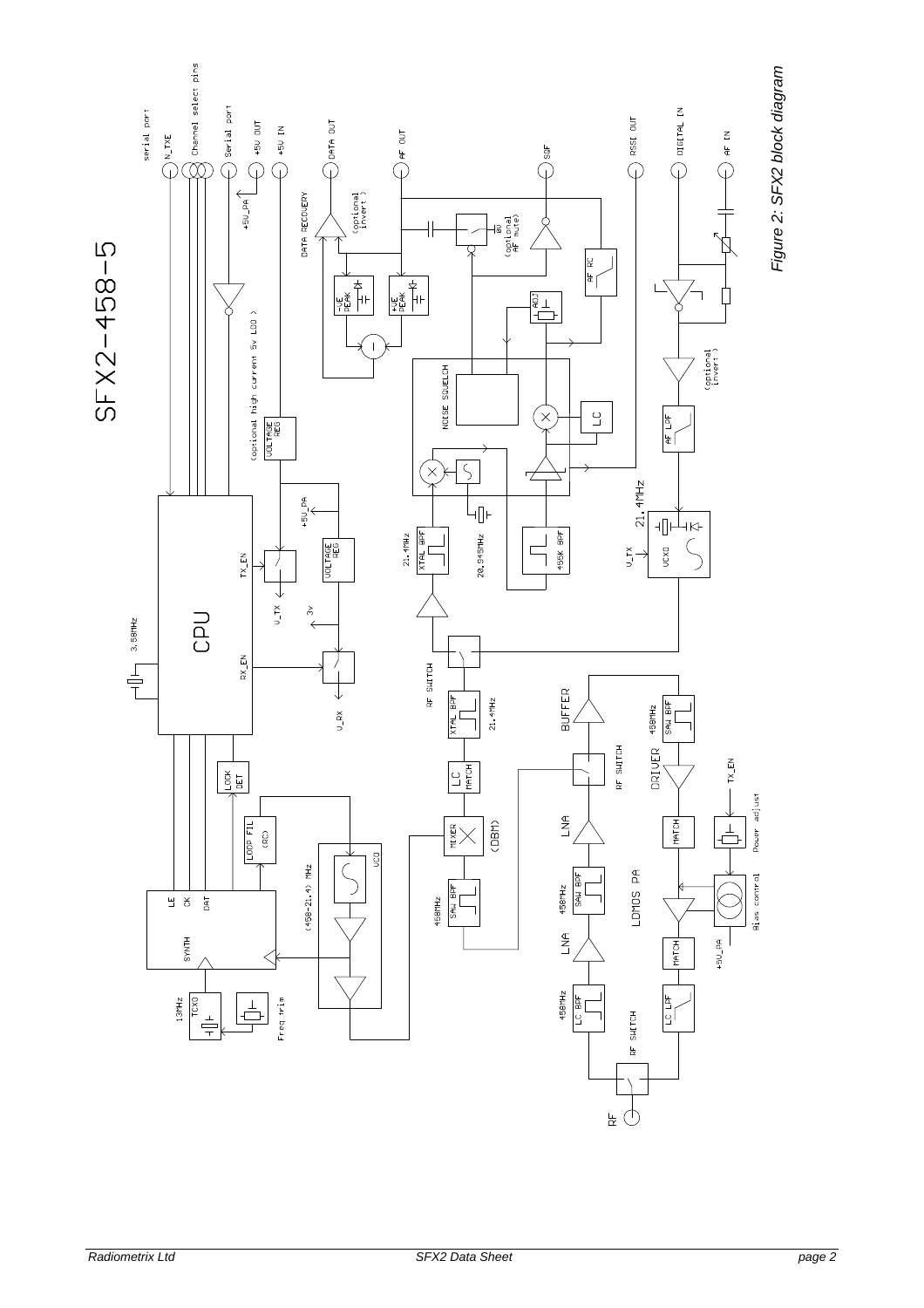

### **Pin Description - SFX2**

| <b>Pins</b>     | <b>Name</b>    | <b>Function</b>                                                                               |  |
|-----------------|----------------|-----------------------------------------------------------------------------------------------|--|
| A1              | Vcc            | $6V - 15V$                                                                                    |  |
| A2              | <b>GND</b>     | Ground                                                                                        |  |
|                 |                |                                                                                               |  |
| <b>B1</b>       | <b>RF GND</b>  | RF ground                                                                                     |  |
| <b>B2</b>       | RF.            | To the antenna                                                                                |  |
| B <sub>3</sub>  | RF GND         | RF ground                                                                                     |  |
|                 |                |                                                                                               |  |
| C <sub>1</sub>  | <b>TXE</b>     | Transmitter Enable. Low = ON, Open = RX mode. Internal $10k\Omega$ pull-up to 5V              |  |
| C <sub>2</sub>  | <b>TXD</b>     | DC coupled digital data input for 3-12V CMOS logic. Leave open if unused                      |  |
| C <sub>3</sub>  | AF in          | 50mV-2.5V <sub>pk-pk</sub> AC coupled variable gain input. Factory set to $1V_{\text{pk-pk}}$ |  |
| C4              | <b>RSSI</b>    | DC level between 0.5V and 2.5V. 60dB dynamic range                                            |  |
| C <sub>5</sub>  | SQF            | Noise operated carrier detect. Open collector. ON/low = no signal                             |  |
| C <sub>6</sub>  | AF out         | 200mV <sub>pk-pk</sub> audio. DC coupled, approx 1V bias. Muted by squelch                    |  |
| C7              | <b>RXD</b>     | Open collector output of data slicer suitable for Biphase codes                               |  |
| C <sub>8</sub>  | +5V out        | Regulated DC supply. 100mA max. drain. Present if unit is powered                             |  |
| C <sub>9</sub>  | 0V             | Ground                                                                                        |  |
| C <sub>10</sub> | <b>PGM</b>     | Serial programming/configuration input at RS232 level                                         |  |
| C <sub>11</sub> | P <sub>1</sub> |                                                                                               |  |
| C12             | P <sub>2</sub> | Parallel frequency select inputs. Inverted logic, internal $50k\Omega$ pullups to 5V          |  |
| C <sub>13</sub> | P3             |                                                                                               |  |

#### *Notes:*

- *1. By changing specific links and components, either the rx and/or the tx path can be made to invert the sense of the baseband waveform, or not. Standard issue SFX2 inverts on both tx and rx paths (so is equivalent to a TR2I-458-5)*
- *2. Carrier detect mutes the AF and DATA outputs. It can be disabled by either rotating the level set trimmer fully ACW (disabling both) or by removing the solder link (which disables only the AF mute). The carrier detect is relatively slow (approx 25mS) so is not compatible with the full sub 10mS tx/rx switching speed capability of the unit*
- *3. There is no pullup on the SQF open collector output. RXD has 47K to internal 5v*
- *4. Unlike the parent TR2M, the SFX2 does not incorporate an i1200 modem*
- *5. RS232 input (pin 10) tolerates true +/- levels. No buffering is required.*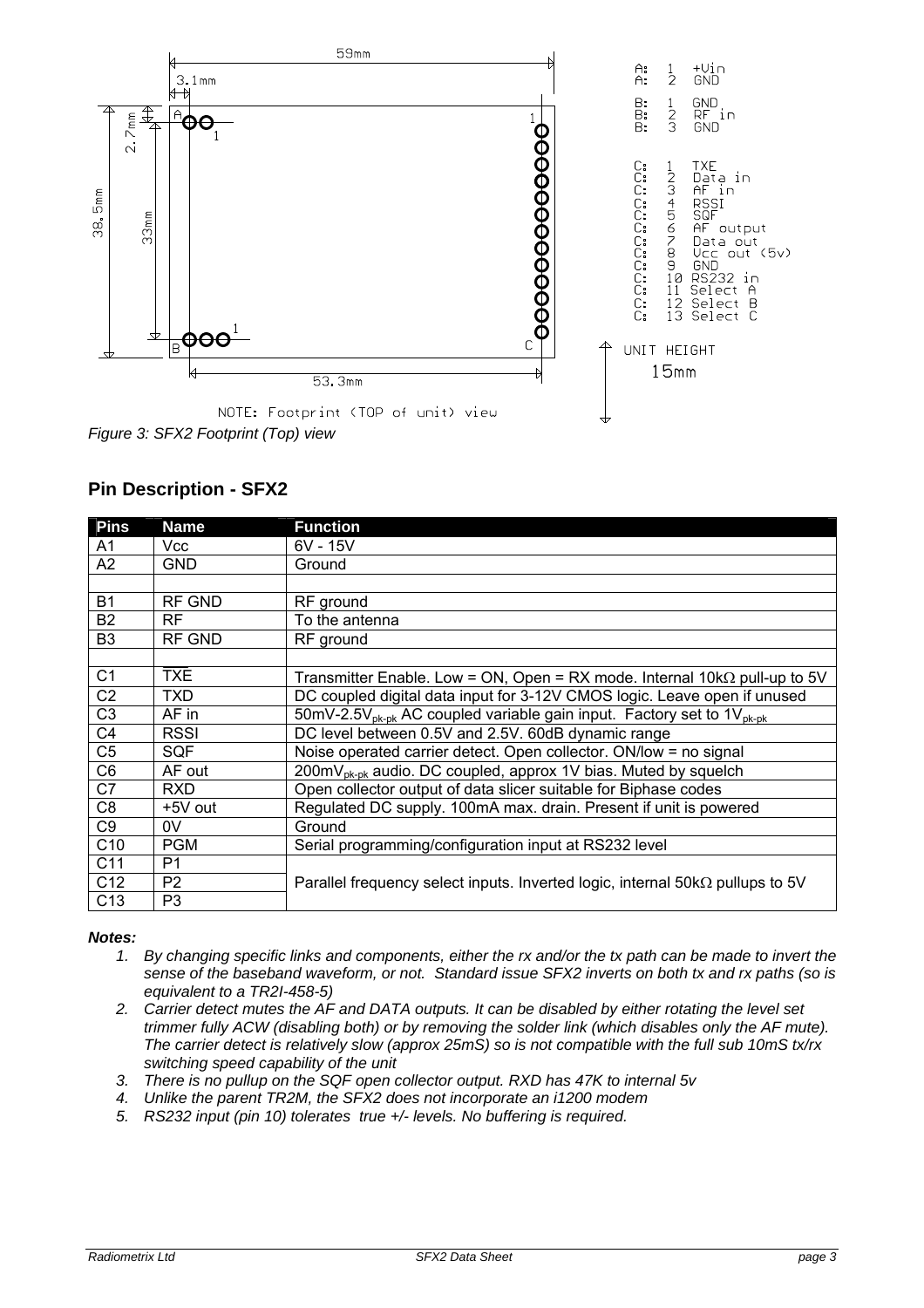#### **Channel mapping**

The SFX2 has a 255 channel capacity.

 The first 32 channels are individually programmable (they have their own N register stores). The remaining channels (32-255) constitute a sequential table

 In serial mode the channel is selected by a GOCHAN xxx command In parallel mode the lowest 8 channels are selected by the state of P1, P2, P3

#### **SFX2 serial configuration commands**

2400 baud RS232. 8 bit data, no parity, 1 start bit, 1 or 2 stop bits, No flow control

| <b>SINGLE</b><br>nnnnn      | Set value of N for single channel operation.                                 |  |  |
|-----------------------------|------------------------------------------------------------------------------|--|--|
|                             | N value NOT stored in EEPROM                                                 |  |  |
| <b>GOCHAN XXX</b>           | Serial select of channel aaa (ch0 to 255), store to EEPROM                   |  |  |
| <b>GOTEMP</b><br><b>XXX</b> | Volatile version of GOCHAN                                                   |  |  |
| LOAD aa nnnnn               | Set value of N for channel aa (channels 0 to 31)                             |  |  |
| LOADTB nnnnn                | Set value of N for channel 32 (channels 32 to 255 then in sequence)          |  |  |
| LOADMX aaa                  | Set highest permitted (serial selected) channel xxx (others default to ch0)  |  |  |
| RVALUE rrrr                 | Set value for R register                                                     |  |  |
| <b>INCREM</b>               | Set increment value for sequential table (0-7)                               |  |  |
| <b>SETPAR</b>               | Channel selected by 3 bit parallel input (ch0 to 7 only)                     |  |  |
|                             | (Disable LOCKSM command)                                                     |  |  |
| <b>SETSER</b>               | Channel selected by most recent 'gochan' operation                           |  |  |
| <b>DUMPEE</b>               | Output entire EEPROM contents (128 unformatted bytes) using the P3 pin as an |  |  |
|                             | output                                                                       |  |  |
| $<$ cr $>$                  | Process entry                                                                |  |  |
|                             | Clear all buffers                                                            |  |  |

 $xxx = channel$  number from 0 to 255 aa = a two digit channel number from 00 to 31 nnnnn = a synthesizer N register value, (up to 65535) rrrr = the synthesizer R register value, (up to 16383)  $i =$  sequential table step value (0-7)

$$
N = \frac{f_{RF} - 21.4MHz}{25kHz} = \frac{458.525MHz - 21.4MHz}{25kHz} = 17485
$$

$$
R = \frac{f_{TCXO}}{f_{comparison\ frequency}} = \frac{13MHz}{25kHz} = 520 \quad (usually)
$$

#### *Notes:*

- *1. A pause of at least 50ms must be allowed between command strings (EEPROM programming time) SINGLE mode does not store the N value in EEPROM. Therefore the unit is inoperative after a power down until either another valid SINGLE command is received, or mode is changed by a GOCHAN, SETPAR or SETSER command. SINGLE mode is intended for frequency agile applications.*
- *2. /SETPAR command should be issued at the end of channel programming to put the module back into parallel frequency select mode*
- *3. In 458MHz band, channel 12 (458.825MHz) and channel 15 (458.900MHz) are allocated specifically for fixed alarm and radio keys/vehicle paging applications respectively and should not be used for general purpose applications.*
- *4. User can modify the frequency table of 128 channels to any desired frequency by changing N, R values of synthesizer within 2.5MHz of factory set Channel 0 frequency subject to the Radio Regulatory Band Allocation in the country of intended use.*
- 5. *All other frequency, power, analogue input gain and automatic noise squelching adjustment will be treated as custom variants of the module to be set by factory.*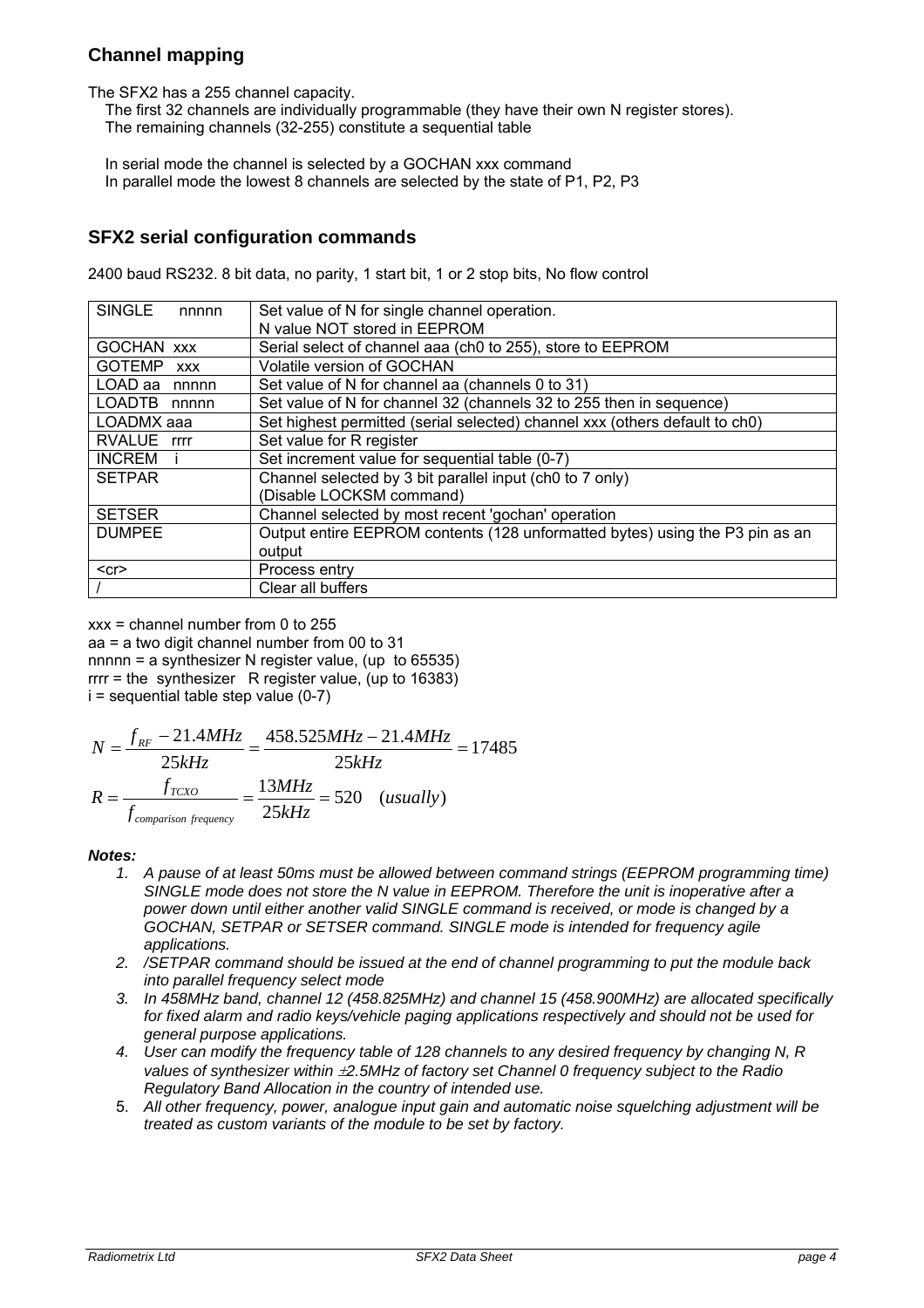# **Condensed specifications**

| <b>Frequency</b>              | 458.5 - 459.1MHz (in UK allocation) as standard                                                                      |  |  |
|-------------------------------|----------------------------------------------------------------------------------------------------------------------|--|--|
|                               | Other UHF frequencies available on request                                                                           |  |  |
| Frequency stability           | $+/- 1.5$ kHz                                                                                                        |  |  |
| Channel spacing               | 25kHz (12.5kHz by special order)                                                                                     |  |  |
| Number of channels            | 255 channels controlled via RS232 interface (8 parallel selected)                                                    |  |  |
|                               |                                                                                                                      |  |  |
| Supply<br>voltage             | 6v - 9v (100% duty cycle)                                                                                            |  |  |
|                               | 6v - 15v (10% duty cycle)                                                                                            |  |  |
|                               | 5v regulated only version available                                                                                  |  |  |
| Current                       | 350mA nominal transmit                                                                                               |  |  |
|                               | 35mA receive                                                                                                         |  |  |
|                               |                                                                                                                      |  |  |
| Operating temperature         | -20 $\mathrm{^{\circ}C}$ to +70 $\mathrm{^{\circ}C}$ (Storage -30 $\mathrm{^{\circ}C}$ to +85 $\mathrm{^{\circ}C}$ ) |  |  |
| <b>Size</b>                   | 59 x 39 x 15 mm                                                                                                      |  |  |
| Spurious radiations           | Compliant with ETSI EN 300 220-2 and EN 301 489-3                                                                    |  |  |
| Interface                     |                                                                                                                      |  |  |
| user                          | 13pin 0.1" pitch molex                                                                                               |  |  |
| Power                         | 2pin 0.1" pitch molex                                                                                                |  |  |
| RF                            | 3pin 0.1" pitch molex                                                                                                |  |  |
| Recommended PCB hole size     | $\overline{1.2}$ mm (min.)                                                                                           |  |  |
|                               |                                                                                                                      |  |  |
| Intended approval             | ETSI Radio standard EN 300 220-2 and EMC standard EN 301 489-3                                                       |  |  |
|                               |                                                                                                                      |  |  |
| <b>Transmitter</b>            |                                                                                                                      |  |  |
| Output power                  | +27dBm (500mW) ±1dB (factory adjustable 100 - 500mW)                                                                 |  |  |
| TX on switching time          | 5 ms nominal (sub 10ms guaranteed)                                                                                   |  |  |
| Modulation type               | FM, FSK (F1D, F3D)                                                                                                   |  |  |
| Deviation                     | ± 3kHz                                                                                                               |  |  |
| TX modulation bandwidth       | $DC - 3kHz$                                                                                                          |  |  |
| Adjacent channel TX power     | <-37dBm (<200nW)                                                                                                     |  |  |
| Inputs                        | analogue, data (CMOS/TTL compatible)                                                                                 |  |  |
| Spurious radiations           | Compliant with ETSI EN 300 220-2 and EN 301 489-3                                                                    |  |  |
|                               |                                                                                                                      |  |  |
| <b>Receiver</b>               |                                                                                                                      |  |  |
| Sensitivity                   | -118dBm for 12 dB SINAD                                                                                              |  |  |
| adjacent channel              | 65dB                                                                                                                 |  |  |
| image / spurious              | >70dB                                                                                                                |  |  |
| blocking                      | 85dB or better                                                                                                       |  |  |
| Outputs                       | RSSI, carrier detect, audio, data                                                                                    |  |  |
| <b>SFX2 timing</b>            |                                                                                                                      |  |  |
| TXE low to TX full power      | 5 <sub>ms</sub>                                                                                                      |  |  |
| TXE high to valid data on RXD | 5 <sub>ms</sub>                                                                                                      |  |  |
| RSSI attack/delay time        | $<$ 20 $ms$                                                                                                          |  |  |
|                               |                                                                                                                      |  |  |

# **Ordering information**

| Part No.         | Variant                | <b>Description</b>                                                 |
|------------------|------------------------|--------------------------------------------------------------------|
| SFX2-458-5       | 5V regulator           | $VCC = 6V - 15V$                                                   |
| SFX2-458-5-5V    | Non Regulator          | VCC=5V externally regulated                                        |
| SFX2-458-5-NM    | No Mute                | No Muting / Squelching of AF output when RF level is below -123dBm |
| SFX2-458-G       | <b>GMSK</b>            | To be used with external 9600 baud GMSK modem                      |
| SFX2-458-5-12k5  | 12.5kHz channel        | 12.5kHz channel spacing Narrow Band                                |
| SFX2-458-5-RI    | <b>TR2M</b> compatible | Received Data RXD output Inverted like TR2M                        |
| SFX2-458-5-TI    | TR2I compatible        | Transmit Data TXD input inverted like TR2I                         |
| SFX2-458-5-100mW | 100mW RF Power         | Transmit Power reduced to +20dBm (100mW) like TR2I/TR2M            |